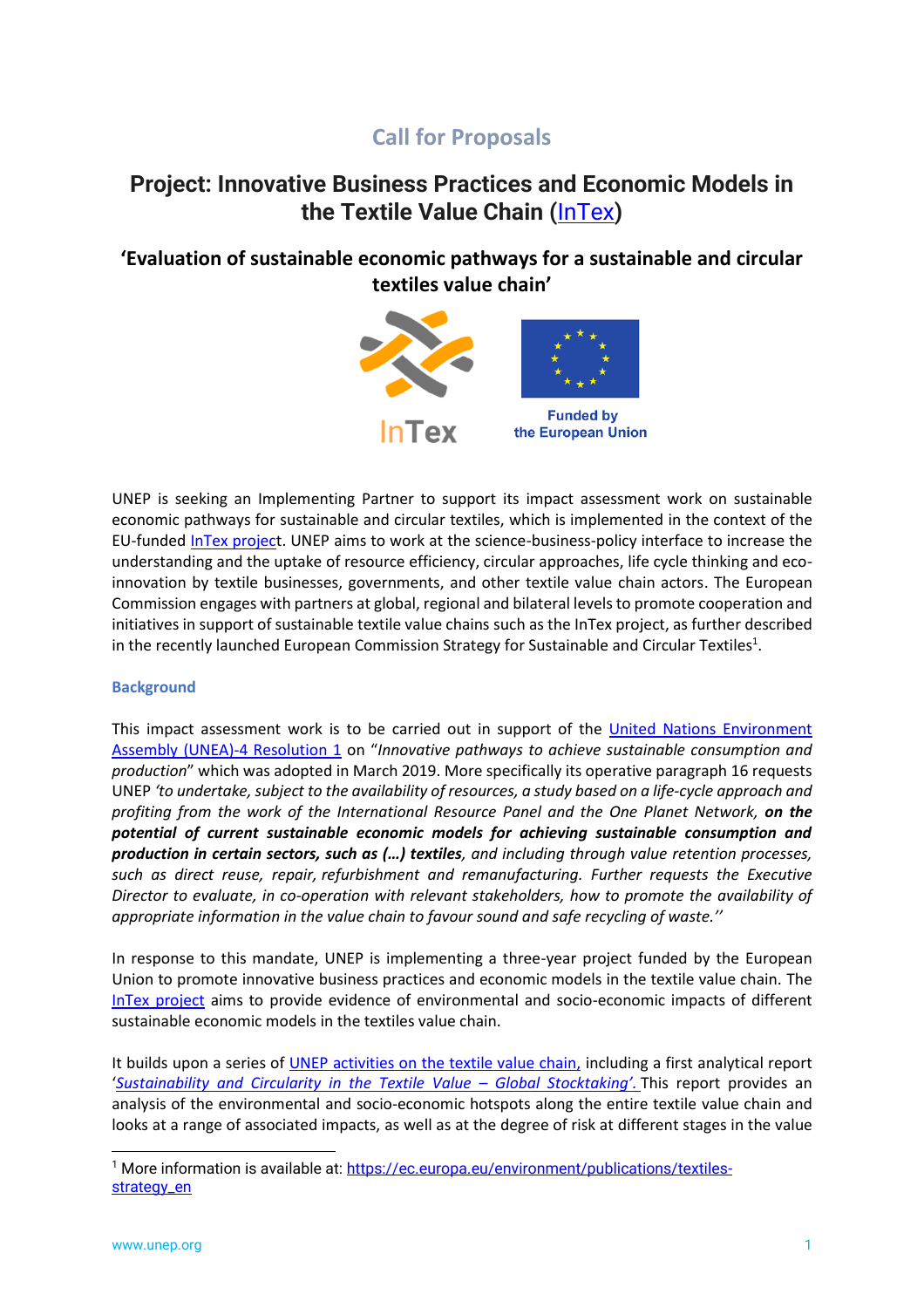chain. The intention of the report is to take an evidence-based, value chain approach to identifying the priority actions needed to advance sustainability and circularity in the textile value chain. As such, it is informed by environmental and social life cycle assessment studies, and especially research undertaken for the United Nations Environment Programme (UNEP) by the Federation of Indian Chambers of Commerce and Industry (FICCI), "Mapping the Textile Value Chain, Identifying Key Hotspots at the Global Level and Assessing Trade Barriers and Opportunities" (FICCI, 2018). It also incorporates the outcomes of an expert multistakeholder consultation workshop "Accelerating Actions for a Sustainable Textile Value Chain within a Circular Economy", convened by UNEP in January 2019, as well as sessions held at the Fourth United Nations Environment Assembly (UN Environment Assembly 2019) and the World Circular Economy Forum (SITRA 2019). The report provides a basis for developing a roadmap delving deeper into those actions, particularly with regard to how and by whom actions should be taken.

A new report – '*Sustainability and circularity in the textile value chain – recommendations for action and a global roadmap'*, is also underway and will be published early 2022. The findings of the roadmap report are based on desktop research, industry knowledge and consultations with over 100 value chain stakeholders, both in specific stakeholder groups and also in cross-stakeholder sessions looking at dependencies. **The roadmap identifies activities that each stakeholder group can take in order to shift towards a more sustainable and circular approach**, as well as identifying multi-stakeholder activities that are likely to unlock significant change in the value chain. This roadmap report is used as a basis for the pathways and actions to be analysed in this project - '*Evaluation of sustainable economic pathways for a sustainable and circular textiles value chain'* (see description of pathways on page 4-7), and the relevant elements of that report have been used to scope this project.

UNEP work on textiles takes a [value chain approach](https://www.oneplanetnetwork.org/sites/default/files/vc_approach_description.pdf) to advancing sustainability and circularity in the textile sector. The value chain approach is a [methodology for catalysing science-based policy action](https://www.unep.org/resources/publication/catalysing-science-based-policy-action-sustainable-consumption-and-production)  [on sustainable consumption and production](https://www.unep.org/resources/publication/catalysing-science-based-policy-action-sustainable-consumption-and-production)<sup>2</sup>. It offers a methodology to identify key points of intervention within economic systems to reduce natural resource use, environmental and socioeconomic impacts caused by production and consumption, and to engage the relevant value chain stakeholders to map existing initiatives and identify the right opportunities for action – and then define a common agenda for action. Analysing the value chain rather than just the supply chain increases the breadth of stakeholders considered to include all those with influence or engagement in the textiles sector, such as policymakers, financial institutions, or NGOs.

Taking a value chain approach also implies looking not only at the physical processes (such as farms or factories) but also the way products are designed, promoted, and offered to consumers. The textile value chain is considered as a whole system, allowing for examination of potential impact trade-offs and the potential benefits or challenges of a particular intervention for different actors globally. Typical barriers to action - such as lack of policy support, investment flows or value chain coordination - are addressed through an effective value chain approach.

Building circularity includes a strong emphasis on value retention loops, as outlined on the [UNEP](http://www.unep.org/circularity)  [Circularity Platform](http://www.unep.org/circularity) such as:

- User-to-user processes: where a product or component remains close to its user and function: refuse, reduce, re-use
- User-to-business processes: where a product or component is upgraded, and producers involved again: repair, refurbish, remanufacture

<sup>&</sup>lt;sup>2</sup> More information on the value chain approach and its application to textiles is available at: [https://www.unep.org/resources/publication/catalysing-science-based-policy-action-sustainable](https://www.unep.org/resources/publication/catalysing-science-based-policy-action-sustainable-consumption-and-production)[consumption-and-production](https://www.unep.org/resources/publication/catalysing-science-based-policy-action-sustainable-consumption-and-production)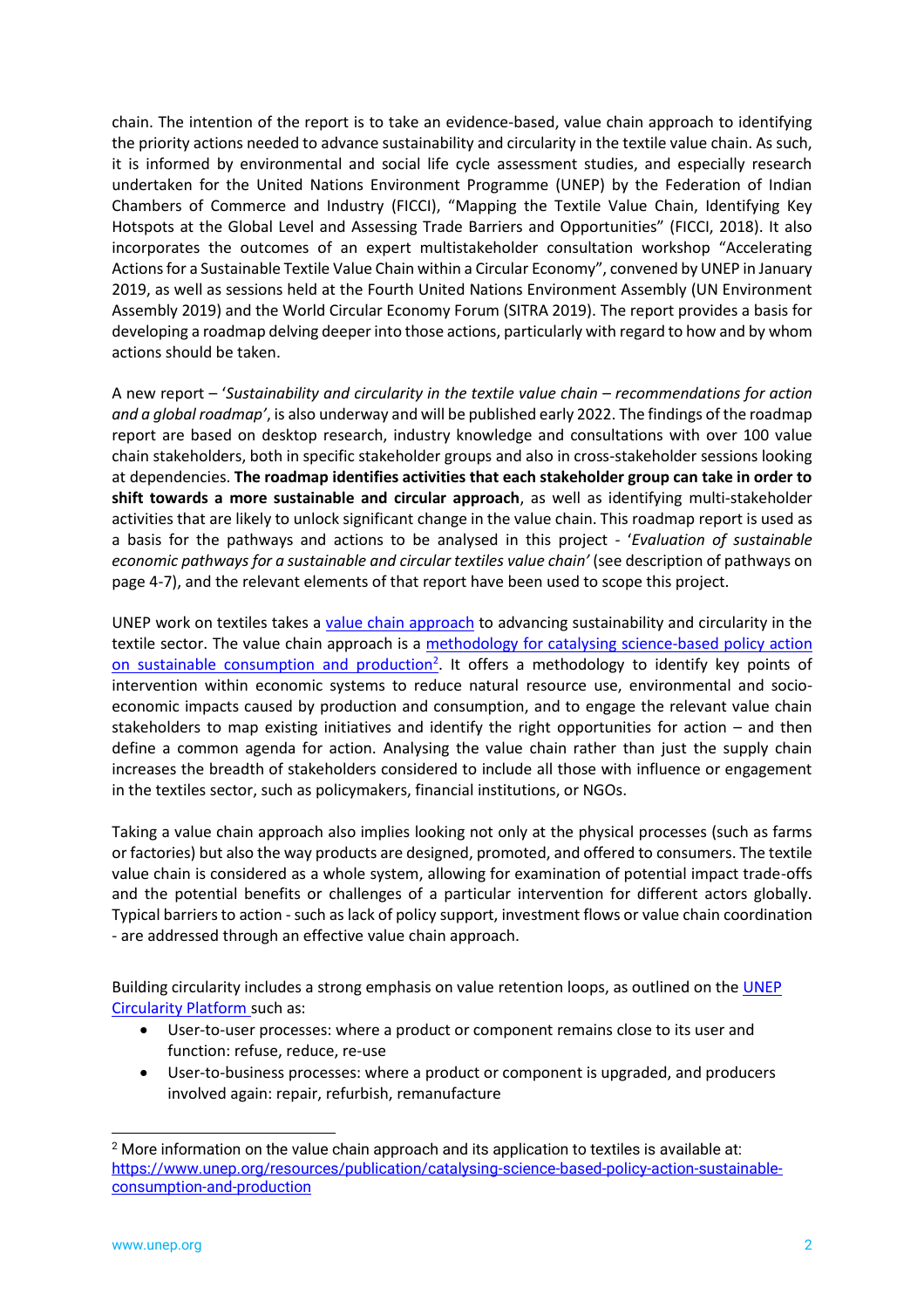• Business-to-business processes: where a product or component loses its original function: repurpose, recycle

# **Project scope and deliverables**

| Desired final outcome:    | The desired final outcomes of this project will be:                                                                                                                                                                                                                                                                                                                                                                                                                                                                                                                                                                                                                                                                                                                                                                                                                                                                                                                                                                                                                                                                                    |
|---------------------------|----------------------------------------------------------------------------------------------------------------------------------------------------------------------------------------------------------------------------------------------------------------------------------------------------------------------------------------------------------------------------------------------------------------------------------------------------------------------------------------------------------------------------------------------------------------------------------------------------------------------------------------------------------------------------------------------------------------------------------------------------------------------------------------------------------------------------------------------------------------------------------------------------------------------------------------------------------------------------------------------------------------------------------------------------------------------------------------------------------------------------------------|
|                           | 1. A report of up to 40 pages, with conclusions on the<br>environmental, social, and economic outcomes of different<br>pathways towards a sustainable and circular textiles value<br>chain. Data analysis will be provided in Annexes.<br>2. A list of data sources showing licensing and citation<br>requirements, and if data licenses allow for download of<br>data - for the future reference of UNEP or research teams.<br>3. A summary document with a clear articulation of how<br>Pathway 1, 2 and 3 have been further defined, and what is<br>in or out of scope.<br>4. A detailed methodological report on the economic<br>pathways, showing data sources used, assumptions,<br>methodological layers, and mechanisms for calculation.<br>5. Analytical content itself e.g., the excel spreadsheet with<br>results, showing data, calculation and key findings<br>illustrated through tables and diagrams - usable for UNEP<br>reports and further analysis on sustainable economic<br>pathways.<br>6. Communication materials (i.e., visuals, infographics) on key<br>findings to support UNEP in sharing project findings. |
| Project proposals sought: | Applicants should submit project proposals, in line with the UNEP                                                                                                                                                                                                                                                                                                                                                                                                                                                                                                                                                                                                                                                                                                                                                                                                                                                                                                                                                                                                                                                                      |
|                           | guidance provided in this Call for Proposal.                                                                                                                                                                                                                                                                                                                                                                                                                                                                                                                                                                                                                                                                                                                                                                                                                                                                                                                                                                                                                                                                                           |
| Who can apply?            | Public Institutions, Academia (Research Institutes and Universities),<br>Non-Government Organisations (NGOs), other Not-for-Profit<br>Organisations (NPOs)                                                                                                                                                                                                                                                                                                                                                                                                                                                                                                                                                                                                                                                                                                                                                                                                                                                                                                                                                                             |
| Project budget:           | The maximum budget for this project is US\$320,000 <sup>3</sup> . Budget will<br>be disbursed in two tranches.                                                                                                                                                                                                                                                                                                                                                                                                                                                                                                                                                                                                                                                                                                                                                                                                                                                                                                                                                                                                                         |
| Project duration:         | The project implementation period is from May 2022 to June 2023                                                                                                                                                                                                                                                                                                                                                                                                                                                                                                                                                                                                                                                                                                                                                                                                                                                                                                                                                                                                                                                                        |
| How to apply:             | Please send your project proposal using the template available on<br>page 10, addressed to claire.thiebault@un.org                                                                                                                                                                                                                                                                                                                                                                                                                                                                                                                                                                                                                                                                                                                                                                                                                                                                                                                                                                                                                     |
| Submission deadline       | 16 May 2022, COB                                                                                                                                                                                                                                                                                                                                                                                                                                                                                                                                                                                                                                                                                                                                                                                                                                                                                                                                                                                                                                                                                                                       |
| Next steps                | Shortlisted organizations will be invited for a Q&A session with the<br>UNEP team.                                                                                                                                                                                                                                                                                                                                                                                                                                                                                                                                                                                                                                                                                                                                                                                                                                                                                                                                                                                                                                                     |

 $3$  The administrative costs (e.g., managing, monitoring, preparing substantive and financial reports etc.) associated with partnerships agreements should normally be borne by the Partner. However, in instances where the Partner's capacity is limited, such costs may be included in the budget. When administrative costs are included in the budget, every effort should be made to keep them to a minimum and they should never exceed 5% of the overall budget. The procurement threshold is 15% of the budget (i.e., activities which are outsourced to another organization).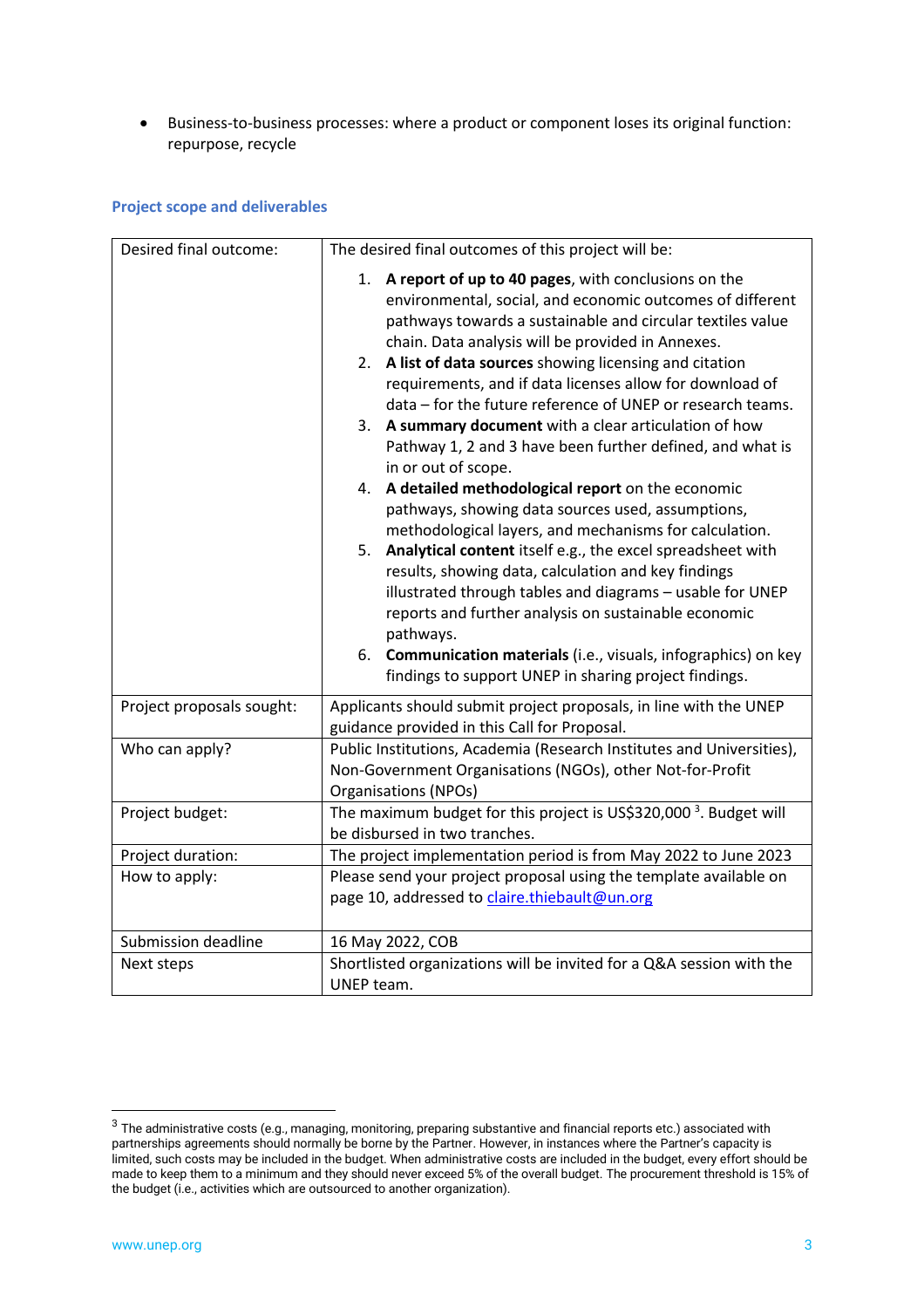# **Scope of the project 'Evaluation of sustainable economic pathways for a sustainable and circular textiles value chain'**

UNEP aims to carry out an **evaluation of different potential pathways of the textile value chain towards sustainability and circularity, exploring the likely environmental, social, and economic outcomes, at global level, from these different approaches.**

There are **three pathways of sustainable and circular textiles that will be analysed**. These pathways are primarily based on the findings of the upcoming UNEP report (to be published in the first half of 2022) – '*Sustainability and circularity in the textile value chain – recommendations for action and a global roadmap'*. See sections below for some details on each of them.

- 1. The first pathway establishes a business-as-usual state, that can be used to compare outcomes to the other two pathways and understand potential future impacts.
- 2. The second pathway is based on evaluating commonly assumed solutions to delivering circular and sustainable textiles, including specific, stand-alone actions that many stakeholders assume will be the key to addressing impacts. The aim of the second pathway is to examine these actions and understand whether these actions are effective in driving progress.
- 3. The third pathway lays out an integrated value chain approach, building on the findings of the upcoming report '*Sustainability and circularity in the textile value chain – recommendations for action and a global roadmap'*. It concentrates on the most important intervention areas identified by research and stakeholder consultations and builds up a holistic evaluation of these interventions as a combined approach.

# **Pathway 1: Business as usual**

In this pathway, current trends of production and consumption continue without major pivot towards sustainable and circular approaches. Linear increases in consumption, social issues such as child labour in the value chain, and environmental impacts such as carbon emissions continue. Existing trends of fibre use, sourcing locations and consumption locations remain similar. Some existing market trends should also be included in the pathway e.g., consumption patterns shifting towards online resale, but any extrapolation should be exclusively based to trends which are already underway.

# **The first step in delivering Pathway 1 is to further define the scope and boundaries of analysis through a methodology summary, depending in particular on available data.**

The BAU pathway should be structured in such a way as to identify global outcomes for:

- **Environmental outcomes:** projected estimates of environmental impacts from BAU production and consumption in 2050, including climate, water, chemical and biodiversity, if feasible. Analysis should cover all life cycle phases including raw material, production/manufacturing, use phase and end of life.
- **Social outcomes:** analysis of social outcomes (such as wider societal health outcomes) and value chain labour outcomes (for example value chain working conditions, wages, protections etc)
- **Economic outcomes:** analysis around the costs and benefits of the BAU scenario, in terms of revenue, job creation or losses and public and private investment requirements globally and for different regions.

**This analysis should make outcomes from pathway 1 comparable to pathway 2 and 3.**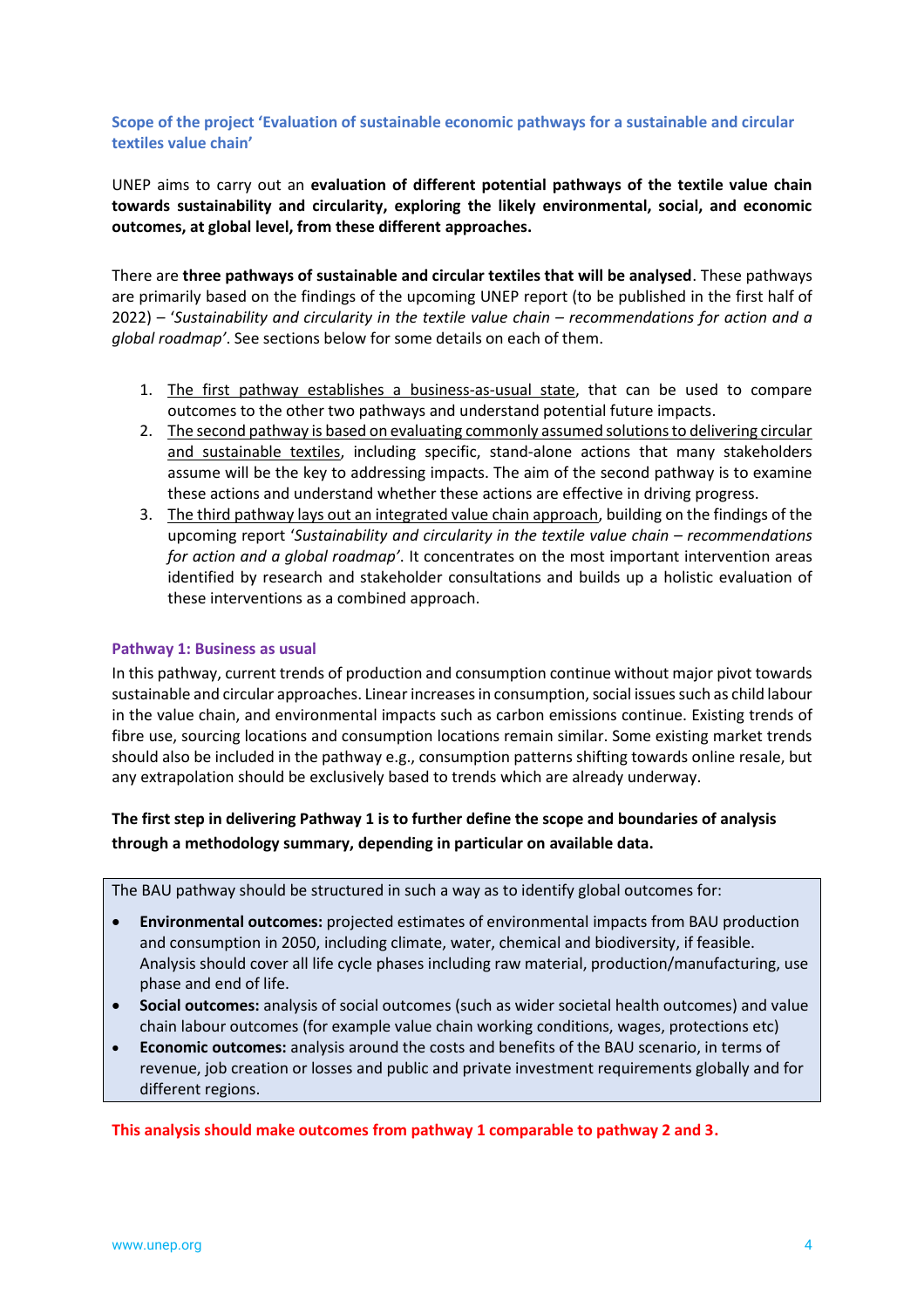# **Pathway 2: Specific stand-alone actions – evaluating assumed solutions for circular and**

# **sustainable textiles**

Under this pathway, different stakeholder groups take actions to move towards more sustainability and circularity in textiles, without coordinating them with the rest of the value chain, or globally beyond regional boundaries. These stand-alone actions are based on the most ''popular'' interventions taken so far across the value chain, or those common conceptions of what needs to be done in order to address the most prominent environmental, economic and social impacts of the textile value chain.

Each stand-alone action should be assessed individually, and the Implementing Partner can use the first BAU pathway as a base for building up Pathway 2, by keeping other elements in the BAU pathway unchanged, and adjusting the data only for the specific action being assessed. The stand-alone actions are assessed individually to reflect that they do not take a holistic value chain approach. Stand-alone actions to be explored include:

- a. **Extended Producer Responsibility (EPR) is rolled out in consumption markets – making the 'producer pay' for their waste**: Exploring how far EPR systems in consumption countries can help the textiles reduce their negative environmental, and/or socio-economic impacts.
- b. **Fibre-to-fibre recycling infrastructure and processes are implemented in key consumer and production regions globally – closing the loop on production:** understanding how far fibre to fibre recycling can be rolled out and evaluate to what degree fibre to fibre recycling alone can reduce environmental and social impacts.
- c. **Brand activity on sustainable and circular textiles is scaled up – the private sector takes responsibility**: Exploring how far the private sector (brand actors plus those in their supply chains such as tier 1 and 2 suppliers) can progress on sustainability (i.e. fulfilling their current commitments on GHG emissions reductions, phase out of chemicals of concern, etc.) in current conditions and at the current scale ambition, without support from other stakeholders within the value chain.
- d. **Consumer preference changes – if consumers are informed, does their behaviour change enough to shift markets**: Creating a realistic analysis of the outcomes from existing actions on consumer behaviour change (such as extensive on-product information), and how much these are likely to drive environmental and social benefits.
- e. **Policies for local circular solutions lead to 'onshoring' of production or recycling processes to consumption markets – does local production fix sustainability issues?** Exploring the environmental and social outcomes of onshoring strategies at a global level, to understand potential benefits and trade-offs.
- f. **Sustainable production practices and regulations are implemented in producer countries – policymakers in production regions regulate out impacts**: Assuming realistic resource and policy constraints, analysing the potential scale of impact reduction and improved practices feasible in producer countries (both driven by policymakers and taken up by producers), and how much this would contribute to overall reduction of environmental and social harms globally.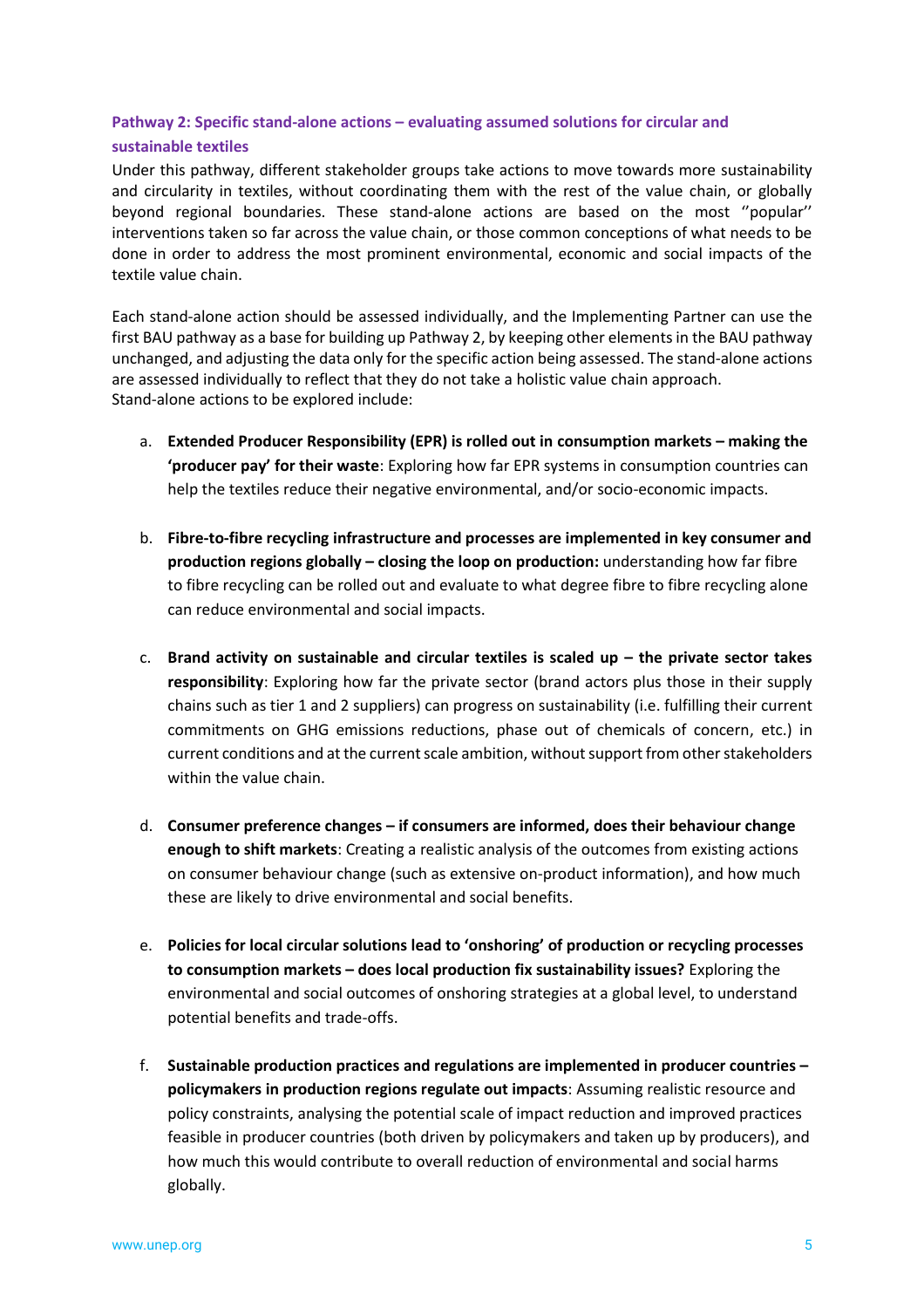**The first step in delivering Pathway 2 is to further define the scope and boundaries of analysis through a methodology summary, depending in particular on available data.**

Findings for each stand-alone action should include the likely environmental, social, or economic benefits or trade-offs for each. Analysis should consider the potential impacts of each action on a whole lifecycle basis, including raw material, production, use phase and end of life.

- **Environmental outcomes:** projected estimates of environmental costs or benefits from each action in Pathway 2, including climate, water, chemicals and biodiversity, if feasible.
- **Social outcomes:** projected estimates of positive or negative outcomes for social factors (such as wider societal health outcomes) and value chain labour factors (for example value chain worker conditions, wages, protections etc)
- **Economic outcomes:** analysis around the costs and benefits of the Pathway 2 stand-alone actions, in terms of revenue, job creation or losses and public and private investment requirements globally and for different regions
- identify any specific trade-offs between outcomes for each stand-alone action e.g., if an action would potentially reduce GHG emissions but increase social issues elsewhere in the value chain.

*EXAMPLE: for action d., the Implementing Partner could take the BAU pathway data as a basis, and analyse the probable changes triggered by the consumer behaviour and the knock-on implications for economic, environmental, and social outcomes. Other elements of the BAU data would not be adjusted beyond the influence of action d. Repeating this process for all the stand-alone actions should allow for a comparable set of outcomes within pathway 2 and across the pathways.* 

# **This analysis should make outcomes from pathway 2 comparable to pathway 1 and 3.**

#### **Pathway 3: Adopting a value chain approach to build circularity**

In this pathway, actions are identified and coordinated across the value chain, using a value chain approach as presented in the Background section above. Pathway 3 should assess the potential impacts of the coordinated implementation of priority actions by value chain stakeholders (i.e., brands, producers, policymakers, financial institutions, NGOs/technical organisations, consumers, and innovators), as further defined below. This pathway therefore *assumes* a coordinated implementation approach, in which all textile value chain stakeholders play a role. Against this assumed background, the Implementing Partner should assess the potential impacts of the specific value chain interventions defined below.

The interventions to be evaluated include two overarching actions, as well as seven specific interventions across the five core impact areas identified through stakeholder consultations and documented in the upcoming UNEP report '*Sustainability and circularity in the textile value chain – an industry roadmap'*. The five core impact areas are: circular and sustainable design choices; circular business models and consumption; raw materials, recycling, and end of life; production and processing; use phase care and longevity.

The examples shown below for each action are illustrative, to provide a tangible example of what the action might mean for one stakeholder. **The Implementing Partner should work with the UNEP team to refine the interpretation of pathways 1, 2 and 3 based on factors such as data availability, relevant regions or countries that can be included etc**. – and this refined scope should be captured as an intermediate project deliverable (*Project Outcome 3 as defined in page 3*). Depending on the data availability, outcomes for a region can be analysed based on a range of different countries within that region, or on some specific indicative countries when data is more difficult to find.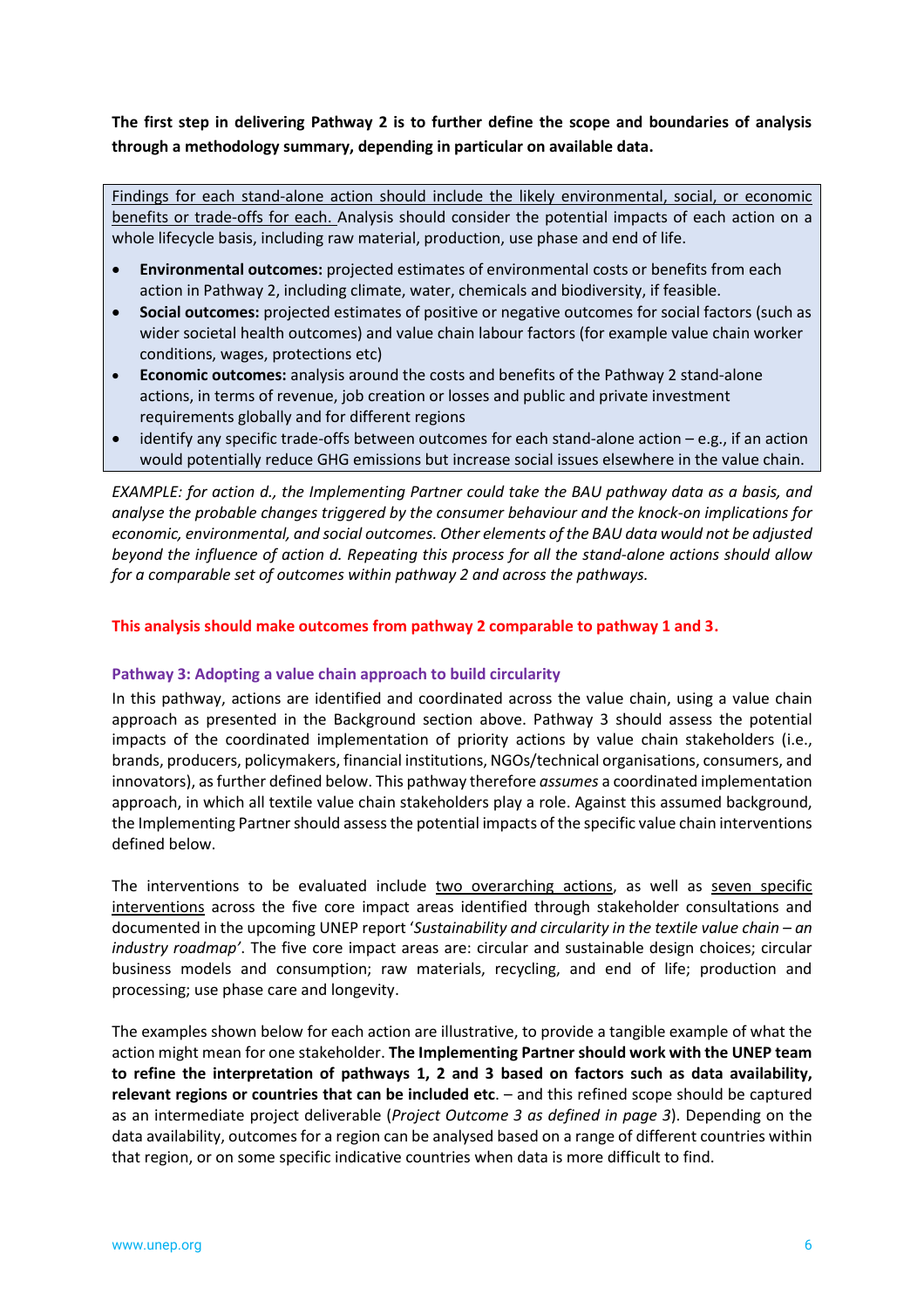# **A. Overarching actions:**

*1. Significant infrastructure improvements are made globally for a sustainable and circular textile value chain, including renewable energy, waste management and water treatment capacity in consumption and production regions.* For example, a national government invests heavily in wind power plants to reduce the grid energy dependence on fossil fuels or invests in textile waste collection and sorting capacity in a key city.

2. *A just transition takes place and social issues across the textile value chain are addressed*. For example, existing social issues in a fibre's value chain are addressed (e.g., forced labour, child labour, living wages, workplace safety); marginalised communities are included in environmental decision-making by a national government so that progress is equitable and inclusive; and compensation mechanisms are created for communities that may face negative outcomes from value chain shifts.

# **B. Circular and sustainable design choices:**

3. *Textile products are designed to minimise value chain impacts* **and to support circular models**. For example, a designer designs products for reduced material inputs, and to avoid specific finishes and colours that use a lot of water, energy, or chemicals, designs for longer product life, designs to facilitate fibre to fibre recycling and reduce microplastics releases.

# **C. Circular business models and consumption:**

4. *Circular textile business models are scaled globally*. For example, textile retailers switch from selling new goods to a more sustainable rental or resale model, ensuring that products have a longer life span and that new purchases are replaced with alternative models, hence addressing also the issue of unsold or returned textiles.

*5. Textile utility is doubled, and unnecessary consumption is halved.* For example, consumers shift behaviour to use a recently purchased product for much longer, and therefore do not buy additional products until that product has reached the end of its useful life.

# **D. Raw materials, recycling and end of life:**

*6. Textile raw materials are shifted to sustainable or recycled sources.* For example, a company sources only organic or verified recycled cotton for its t-shirts and bases this decision on clear evidence that these options have lower impact.

*7. All textile waste is diverted from avoidable landfill and incineration*. For example, a national government implements a curb side collection scheme for textile waste, and the textiles are sorted and processed for recycling rather than sent to landfill.

# **E. Production and processing:**

*8. The textiles production value chain eliminates on-site pollution, waste, fossil fuels, hazardous chemical use and avoids microplastics releases***.** For example, a factory implements closed loop production systems that reuse all water and chemicals involved in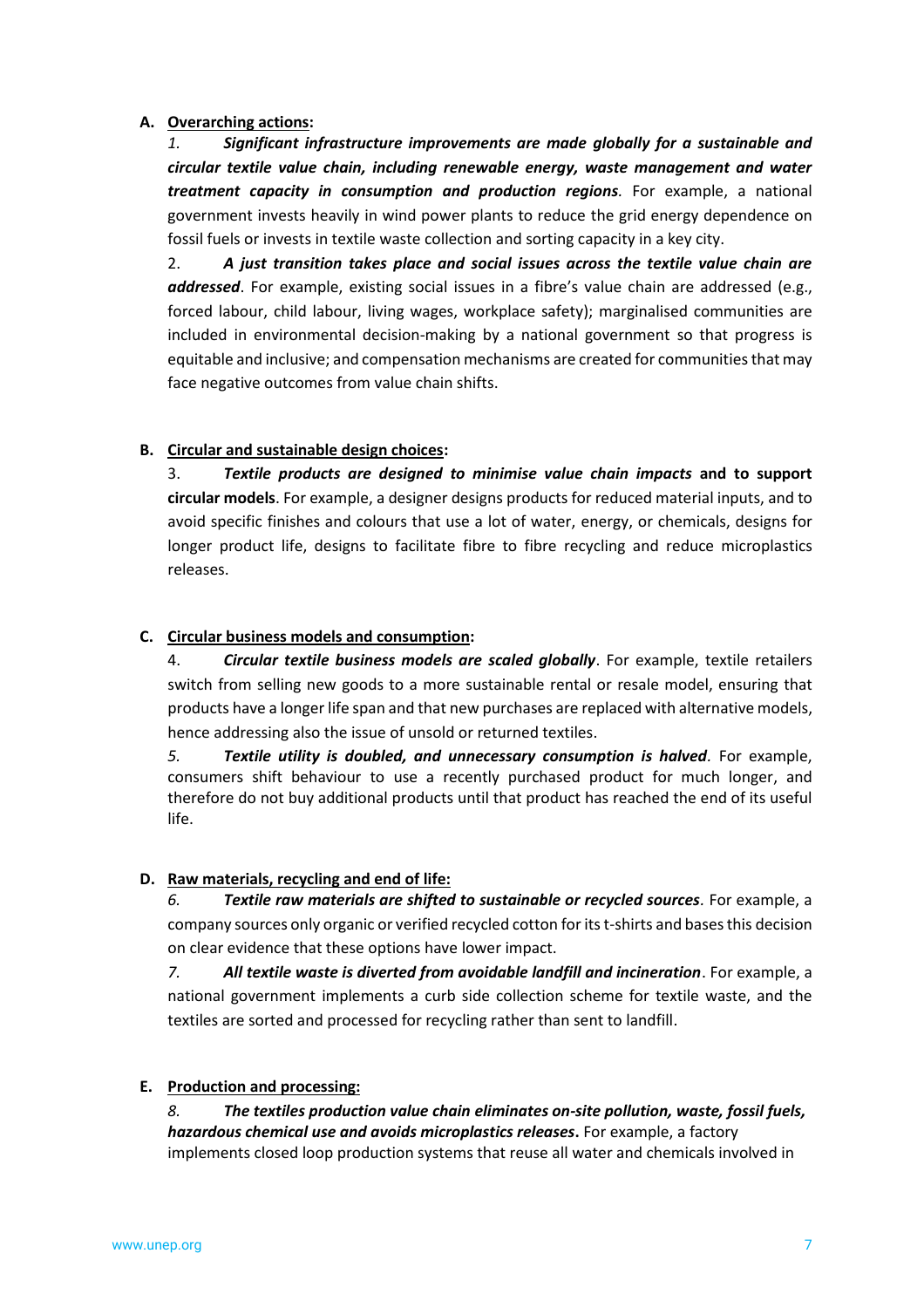wet processing and (a factory) powers its operations through renewable energy and sustainable second-generation biofuels.

# **F. Use phase care and longevity:**

*9. Textile garment care impacts are reduced through innovation and behaviour change, and better production and care leads to more longevity***.** For example, a company produces a new product that requires less washing and engages its customers to ensure that they respond by washing the product less frequently – ultimately reducing use phase impacts.

In order to evaluate the potential impacts of Pathway 3, the Implementing Partner should take a value chain and holistic approach. This means that when creating the analysis for pathway 3, the Implementing Partner should assume that all stakeholders in the value chain will coordinate to ensure optimum outcomes.

It also means that when evaluating Pathway 3, the Implementing Partner should first create a method that can analyse the outcomes for the textile value chain *if all the key actions listed above were implemented*. This analysis can be called 'Whole pathway 3 implementation'. The analysis of the 'whole pathway 3 implementation' will give a vision of how the textiles value chain could be if all actions were applied. It will also allow the Implementing Partner to estimate how much total benefit would result in implementing all these actions together, and to identify any major trade-offs.

Once this is evaluated, the next phase of analysis would be to 'remove' each of the listed actions above, one at a time. This can be known as the 'action-specific pathway 3 analyses'. Each time an action is removed from the analysis, the Implementing Partner would re-evaluate the outcome. Only one action would be removed at a time. This should result in 9 'action-specific pathway 3 analyses'.

The Implementing Partner should then compare the analysis of the 'whole pathway 3 implementation' with each of the 9 'action-specific pathway 3 analyses'. This should make it possible to compare the benefit of each action – since the *actions with the most benefit* should *result in the biggest difference in outcomes compared to the 'whole pathway 3 implementation*'.

# **The first step in delivering Pathway 3 is to further define the scope and boundaries of analysis through a methodology summary, depending in particular on available data.**

The results from this analysis should be:

1. Results from the 'Whole pathway 3 implementation' – estimated environmental and social outcomes from the 'whole pathway 3 implementation' analysis. This analysis should cover all life cycle phases including raw material, production, use phase and end of life, and include:

- **Environmental outcomes:** projected estimates of environmental costs or benefits including climate, water, chemicals and biodiversity, if feasible.
- **Social outcomes:** projected estimates of social positive or negative outcomes for social factors (such as wider societal health outcomes) and value chain labour factors (for example value chain worker conditions, wages, protections etc).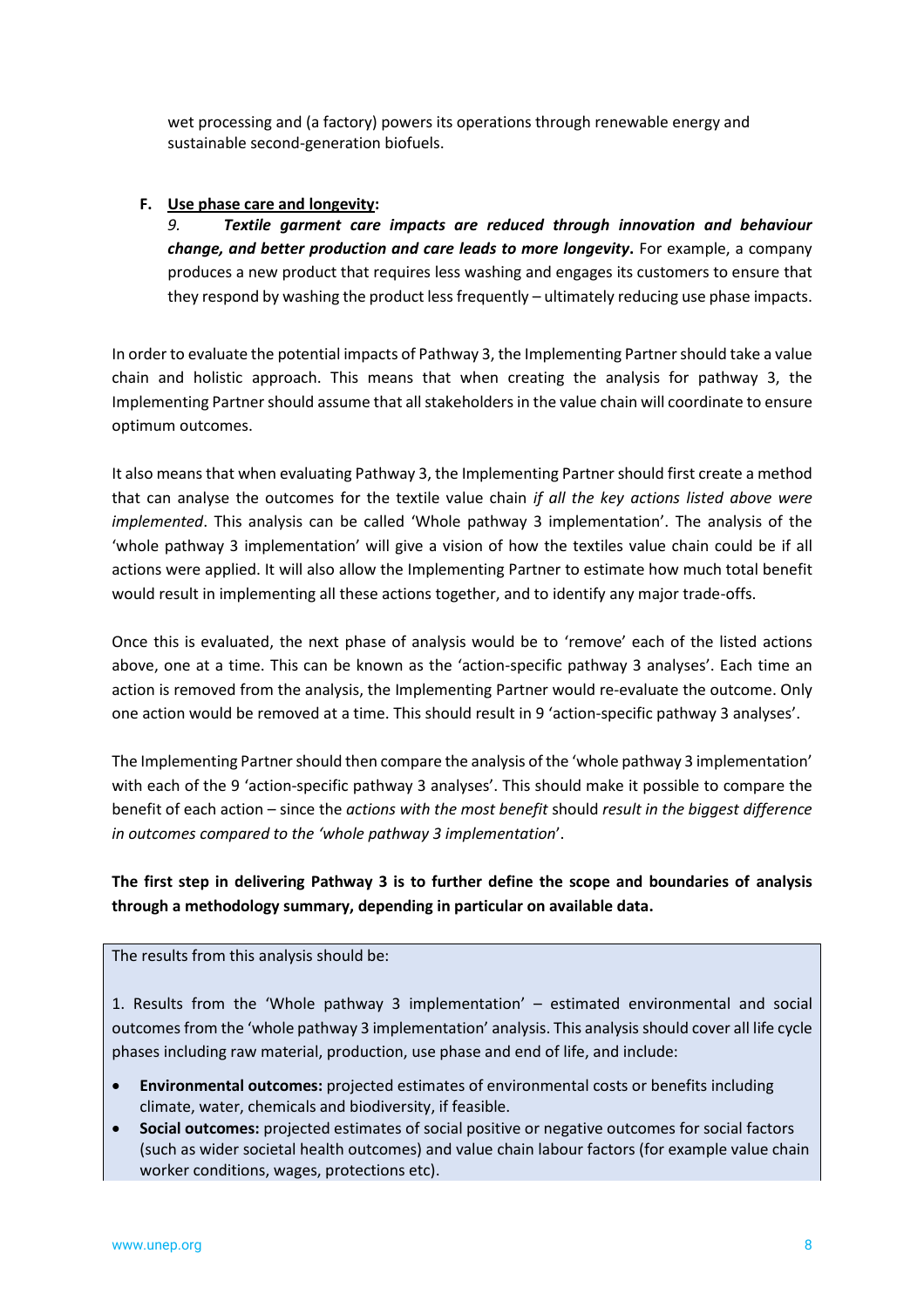- **Economic outcomes:** analysis around the costs and benefits in terms of revenue, job creation or losses and public and private investment requirements globally and for different regions.
- identify any specific trade-offs between outcomes for the 'whole pathway 3 implementation' analysis – for example if it would potentially reduce GHG emissions against Pathway 1 but increase social issues elsewhere in the value chain.

2. Results from the 9 different 'action-specific pathway 3 analyses' -outcomes from each of the 'actionspecific pathway 3 analyses'. This should cover all the same impacts and value chain areas as the 'whole pathway 3 implementation', and should examine the potential additional costs or benefits from the specific action being evaluated, including:

- **Environmental outcomes:** projected estimates of environmental costs or benefits including climate, water, chemicals and biodiversity if feasible.
- **Social outcomes:** projected estimates of social positive or negative outcomes for social factors (such as wider societal health outcomes) and value chain labour factors (for example value chain worker conditions, wages, protections etc).
- **Economic outcomes:** analysis around the costs and benefits in terms of revenue, job creation or losses and public and private investment requirements globally and for different regions
- Prioritisation recommendations of the most impactful actions, based on the outcomes from the 'action-specific pathway 3 analysis' with a focus on both global and regional outcomes.

# **This analysis should make outcomes from pathway 3 comparable to pathway 1 and 2.**

# **Geographical scope**

The priority for the research work is to obtain **a global picture of the outcomes of different interventions**, as described above in the three pathways. Therefore, data that provides a global picture of impacts, costs and benefits of each pathway should be identified. This will include the ability to dis-aggregate results to at least a regional level (at least for key regions for textiles e.g., regions of Asia, Africa), supporting analysis of regional policy implications, potential gains and losses for specific geographies, and the dynamics at play in the textiles value chain. Depending on the data available, outcomes for a region will be analysed based on a range of different prominent countries in the textile value chain within that region, or on some specific indicative countries where data is harder to find.

For each pathway, it should also ideally be feasible to identify whether there is a specific region or country with a useful deep dive case study that enables the Implementing Partner to illustrate macro trends (e.g., a country where specific job losses are taking place due to an environmental intervention).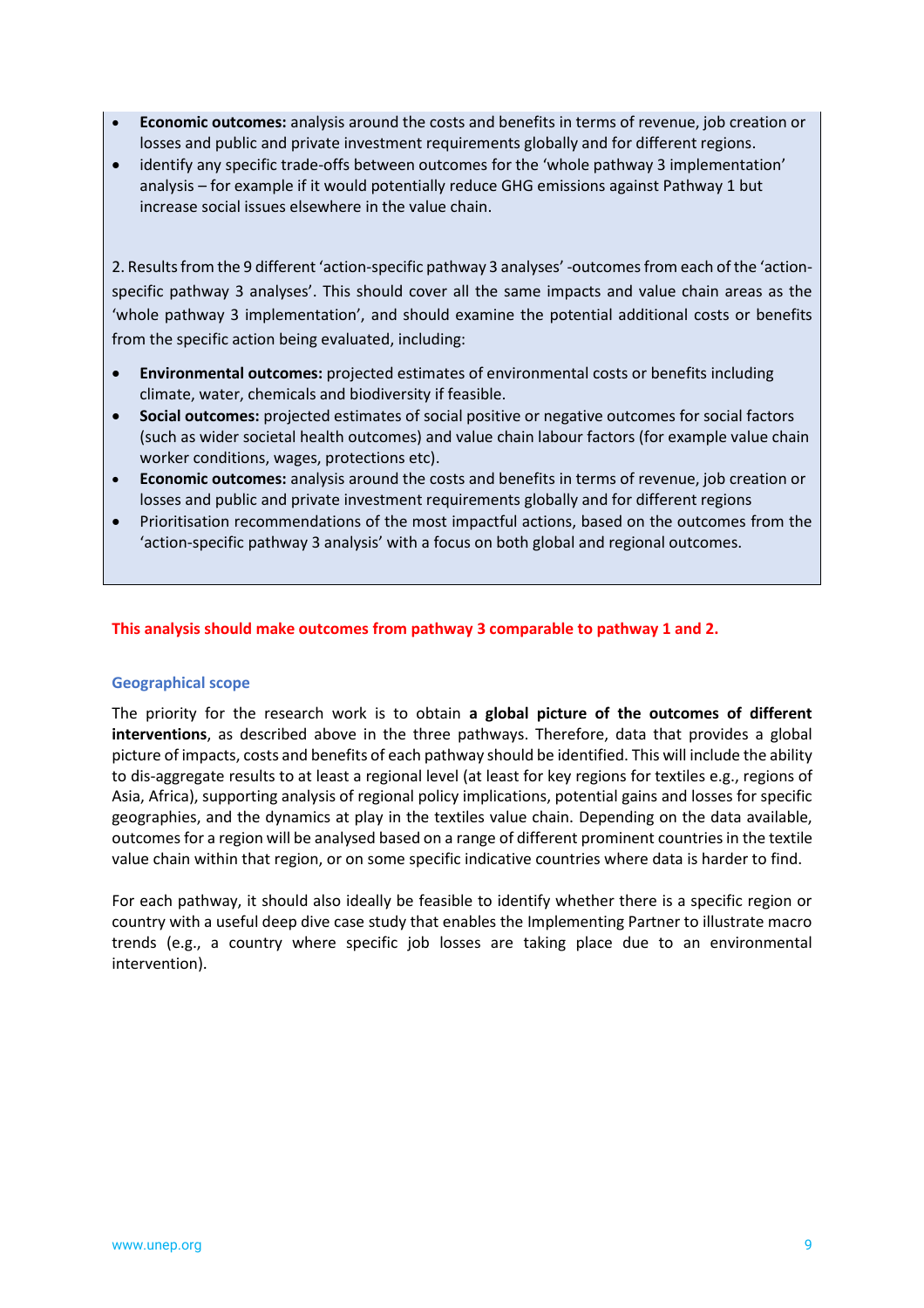# **Evaluation criteria**

Project proposals are sought which meet the following criteria:

- Proposals with clear objectives, scope, and a feasible implementation plan.
- Proposals with relevant data sources identified and a high-level proposal of how they will be used – including which assumptions and calculations will be used to deliver conclusions.
- Proposals with a science-based methodology for the pathway analysis, reflecting a clear understanding of textile value chain dynamics and available data.
- Proposals with a clear sense of geographical coverage and approach to global data analysis vs. national and/or regional case studies.
- Track record of the applying organisation in textile value chain sustainability.
- Description of roles and responsibilities for project delivery, staff capacity and experience (relevant projects and publications etc), and an organization chart for the team involved.

# **Who can apply?**

Applications are sought from Public Institutions, Academia (Research Institutes, Universities), Non-Government Organisations (NGOs), other Not-for-Profit Organisations. Proposals from individuals will not be accepted. The applying institution shall have a good track record on:

- Deep knowledge of the textiles value chain, awareness of existing available impact and financial data, understanding of the dynamics between value chain actors and regions, and an understanding of contexts in developing countries and production regions
- Deep knowledge and experience in environmental science and economic analysis
- Expertise on social impacts preferred but not required
- Complex numerical analysis, evaluation of data sources, management of data licensing and citations
- Independent and self-directed research and analysis
- Published high quality reports, or peer-reviewed journal papers related to textiles or other value chain sustainability topics
- Fluency in both written and spoken English

# **How to apply?**

Applicants should submit an application in the attached template to the project coordinator: Claire Thiebault, at  $\frac{claire.thiebault@un.org.}$  $\frac{claire.thiebault@un.org.}$  $\frac{claire.thiebault@un.org.}$  Please also email us for any inquiries.